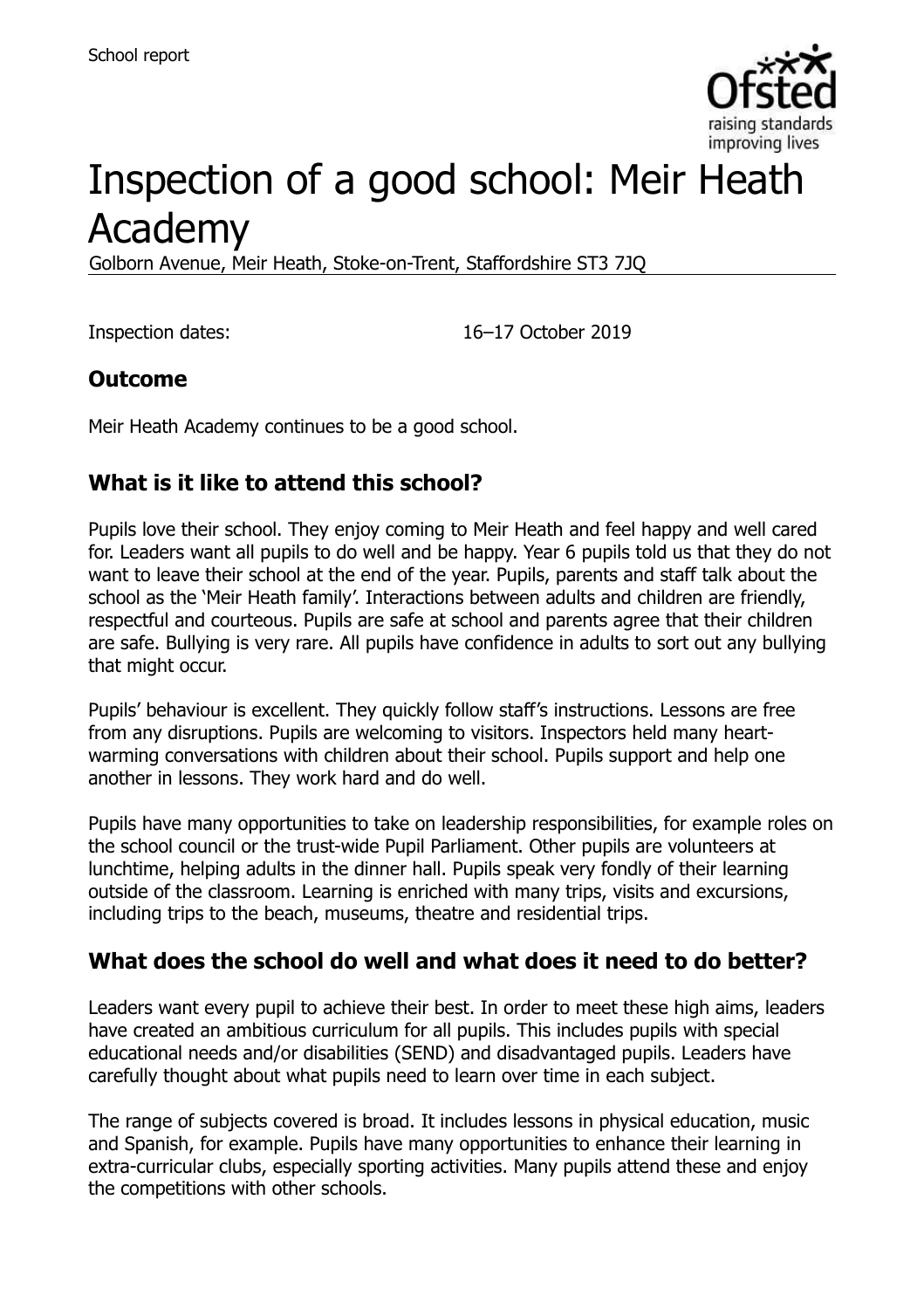

Subject plans set out the skills and knowledge pupils need to gain to be successful. Teachers have good subject knowledge. They know what they need to do to support pupils with SEND. Teachers plan lessons carefully. They give pupils time to recap on their learning from previous lessons. Pupils confidently apply their previous learning and achieve well. As a result, pupils achieve very well across the curriculum.

When teachers know what they want pupils to remember and do at the end of a sequence of work, pupils often acquire the skills they need to do this. In some subject plans, especially in foundation subjects, assessments are not identified and defined as well as the skills and knowledge pupils should learn. This means that teachers and leaders cannot be sure if all pupils have learned what they should.

Leaders have made reading a high priority in their school. The plans in reading are sequenced well and focus on pupils' phonics abilities. This helps teachers to know what skills pupils should gain to become fluent readers. Staff quickly spot any pupils who may need extra help. These pupils then receive targeted support and catch up.

Disadvantaged pupils are supported well. This is because leaders know what each pupil needs to do to overcome their own barriers to learning, such as with weak phonics skills. Staff then work effectively with pupils to provide extra help. Staff choose suitable resources to support pupils' learning. This leads to disadvantaged pupils achieving well in different subjects.

Leaders plan well to support pupils' personal development. Pupils have many opportunities to discuss topical issues. These include how to keep themselves safe online and what it means to be a citizen in Britain. For instance, pupils talked about how they learned about democracy during the school council elections. This helps them to be well prepared for life in modern Britain.

Reception children settle very well in school. Children are happy and safe. Adults model language and behaviours extremely well. This ensures that children develop not only academic but interpersonal skills quickly. Children enjoy time to learn and play in their own classroom and in outside spaces. The range of activities provided encourages children to explore and be curious. Reception children begin to learn phonics as soon as they start school. Staff help children to have the skills they need to begin early reading.

Leaders are ably supported by the trust. Together they check that teaching is effective in every year group. They identify areas where staff could improve their performance. Leaders then put training in place with the help of the trust. Teachers say that the training they receive helps them to improve their practice.

### **Safeguarding**

The arrangements for safeguarding are effective.

Leaders have ensured that there is a strong culture of safeguarding at their school. They check that new staff are suitable to work with children, and they keep accurate records.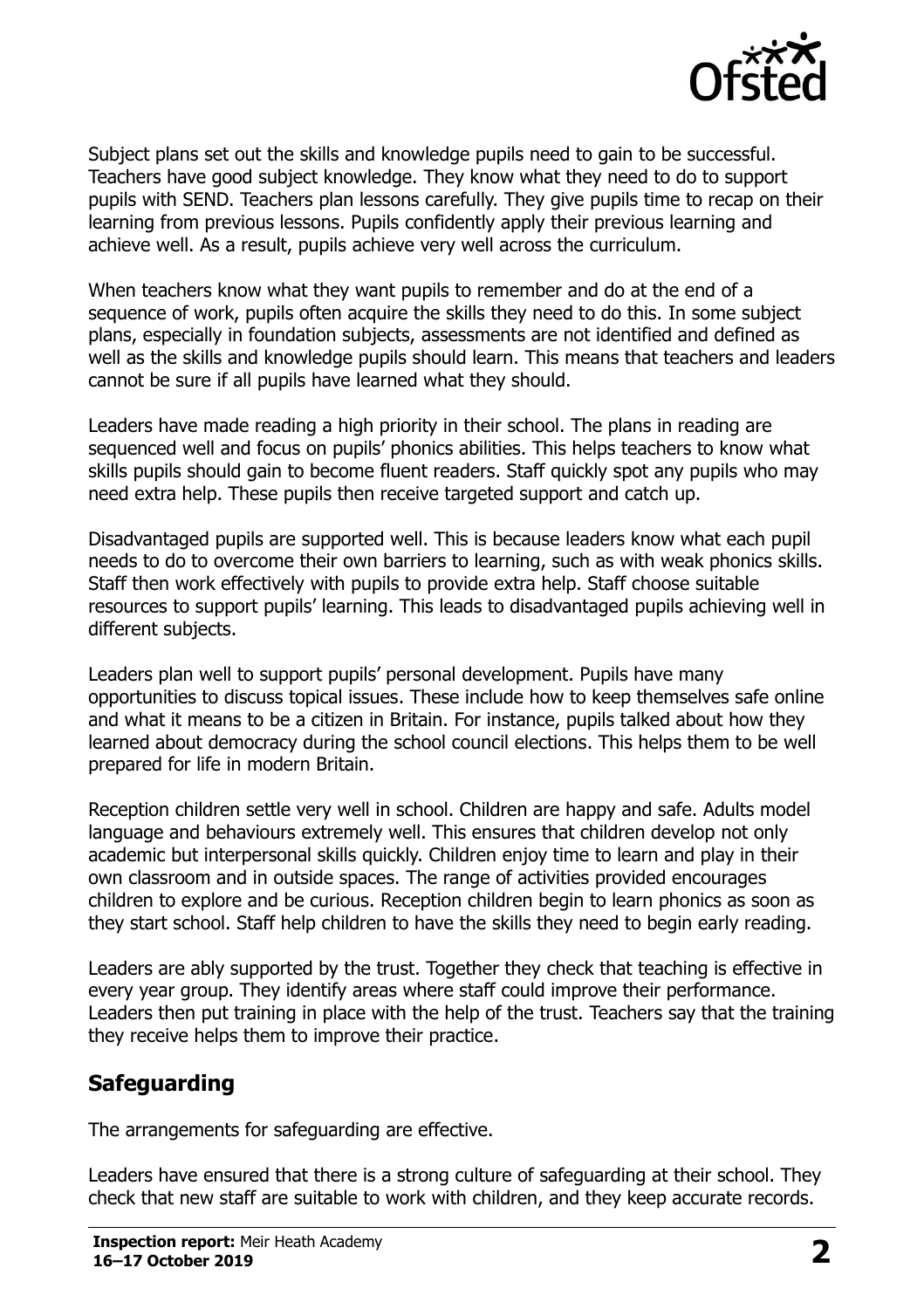

Staff are well trained to spot signs that a pupil may be at risk of harm. Teachers know what to do if they have any concerns about a pupil. All staff know their pupils well and use this information to ensure that all pupils are safe.

Leaders keep oversight of pupils they know to be vulnerable. They work well with external agencies to seek advice and make sure that these pupils receive the support they need.

### **What does the school need to do to improve?**

# **(Information for the school and appropriate authority)**

■ Assessments in foundation subjects are not well developed. Therefore, leaders cannot be sure if pupils have learned more and can build on this knowledge in the future. Leaders need to ensure that assessments give them and teachers the information they need to determine whether pupils know more and can do more in all subjects.

### **Background**

When we have judged a school to be good we will then normally go into the school about once every four years to confirm that the school remains good. This is called a section 8 inspection of a good school or non-exempt outstanding school. We do not give graded judgements on a section 8 inspection. However, if we find some evidence that the school could now be better than good or that standards may be declining, then the next inspection will be a section 5 inspection. Usually this is within one to two years of the date of the section 8 inspection. If we have serious concerns about safeguarding, behaviour or the quality of education, we will convert the section 8 inspection to a section 5 inspection immediately.

This is the first section 8 inspection since we judged the predecessor school, Meir Heath Primary School, to be good on 24–25 January 2012.

#### **How can I feed back my views?**

You can use [Ofsted Parent View](https://parentview.ofsted.gov.uk/) to give Ofsted your opinion on your child's school, or to find out what other parents and carers think. We use Ofsted Parent View information when deciding which schools to inspect, when to inspect them and as part of their inspection.

The Department for Education has further quidance on how to complain about a school.

If you are not happy with the inspection or the report, you can [complain to Ofsted.](https://www.gov.uk/complain-ofsted-report)

#### **Further information**

You can search for [published performance information](http://www.compare-school-performance.service.gov.uk/) about the school.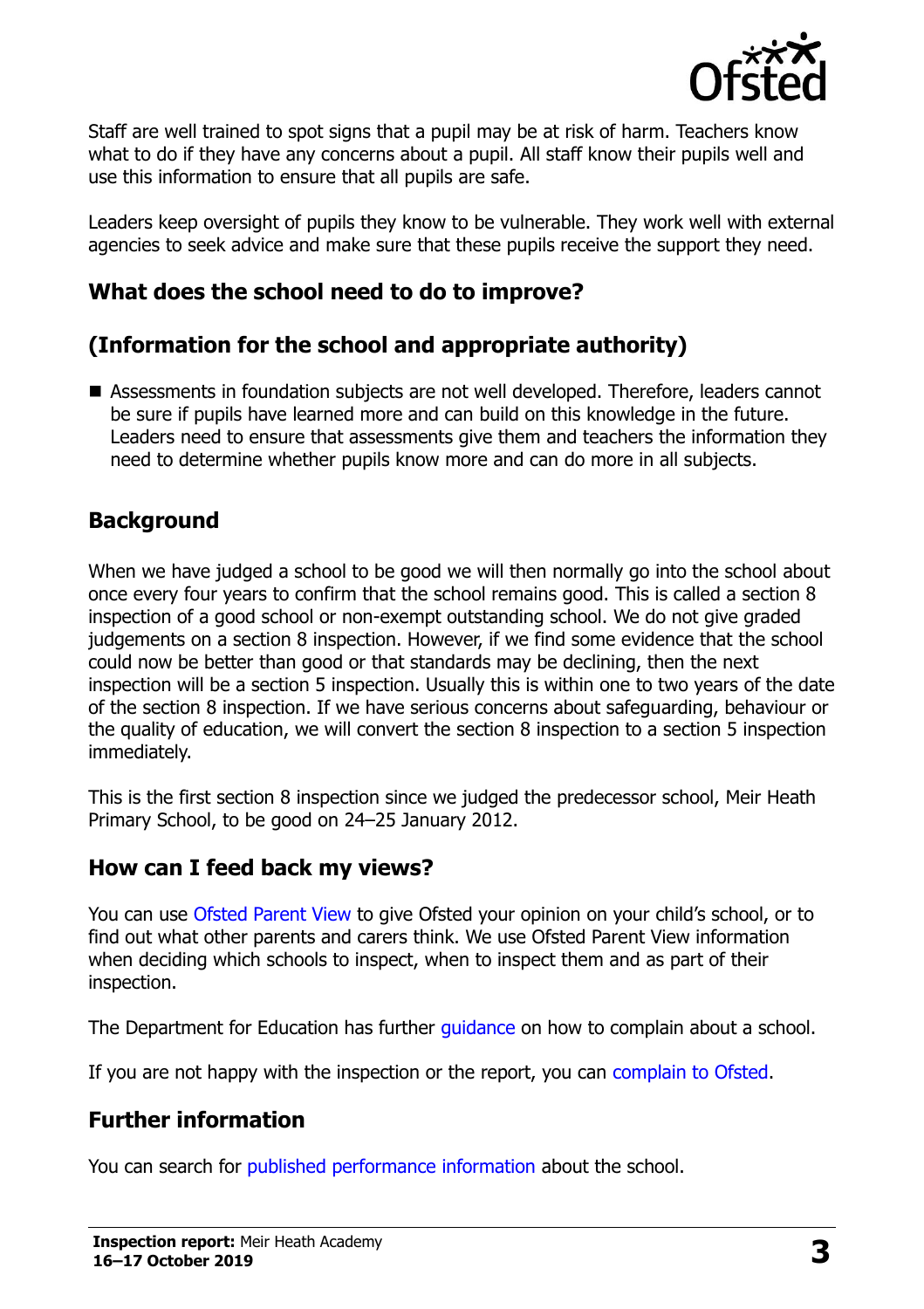

In the report, '[disadvantaged pupils](http://www.gov.uk/guidance/pupil-premium-information-for-schools-and-alternative-provision-settings)' refers to those pupils who attract government pupil premium funding: pupils claiming free school meals at any point in the last six years and pupils in care or who left care through adoption or another formal route.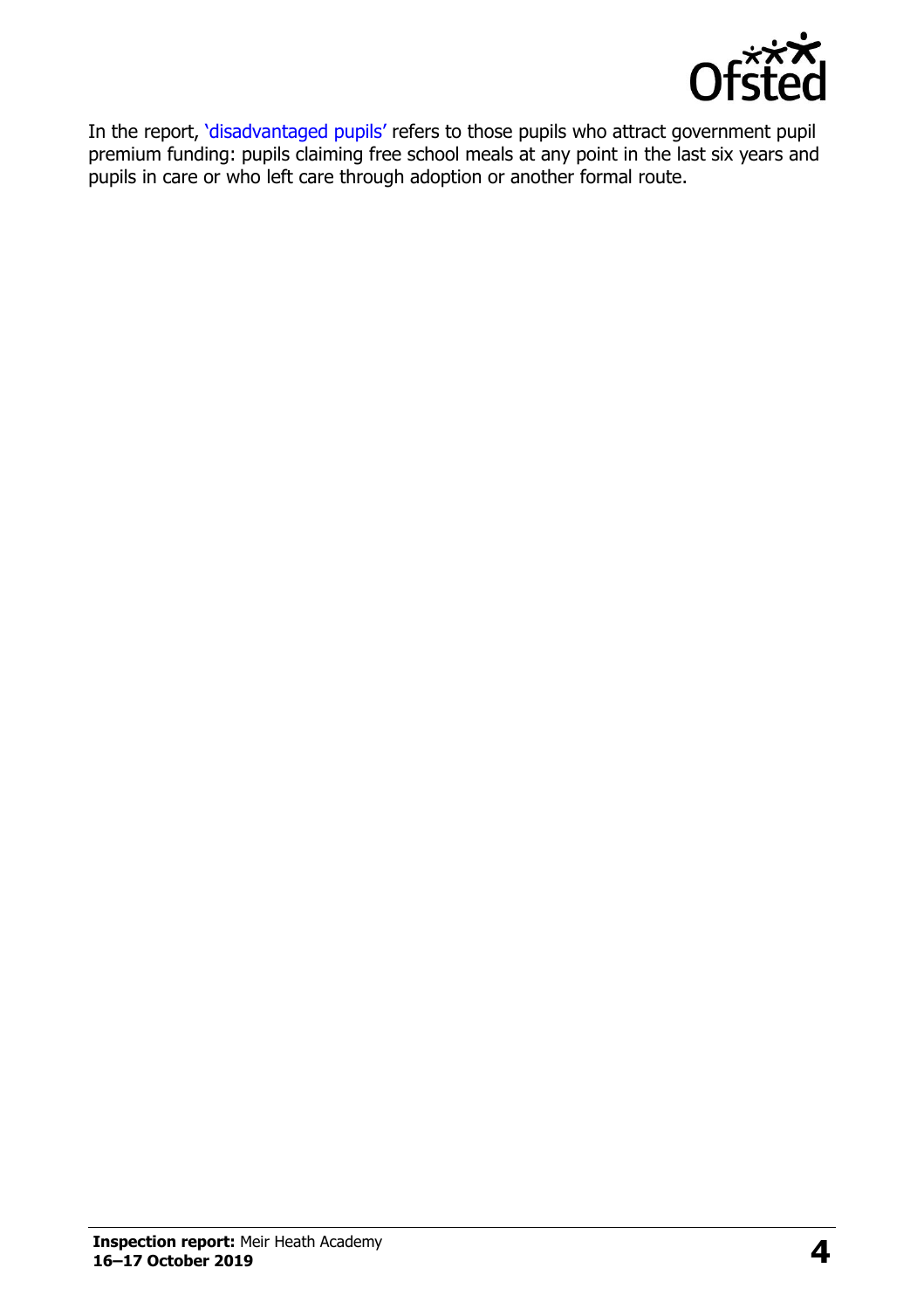

#### **School details**

| Unique reference number             | 143350                                 |
|-------------------------------------|----------------------------------------|
| <b>Local authority</b>              | <b>Staffordshire</b>                   |
| <b>Inspection number</b>            | 10111720                               |
| <b>Type of school</b>               | Primary                                |
| <b>School category</b>              | Academy                                |
| Age range of pupils                 | 4 to 11                                |
| <b>Gender of pupils</b>             | Mixed                                  |
| Number of pupils on the school roll | 356                                    |
| <b>Appropriate authority</b>        | Board of trustees                      |
| <b>Chair of trust</b>               | Johnny Anderson                        |
| <b>Principal</b>                    | <b>Melanie Southern</b>                |
| Website                             | www.meirheathprimary.org.uk            |
| Date of previous inspection         | Not previously inspected as an academy |

### **Information about this school**

- Meir Heath Academy converted to an academy in January 2017. When its predecessor school, Meir Heath Primary School, was last inspected by Ofsted, it was judged to be good overall.
- The school is a member of the St Bart's Multi-Academy Trust. The trust consists of 19 primary schools.
- The principal took up her role in September 2017. She was previously the deputy headteacher at this school.

### **Information about this inspection**

- The inspector held meetings with the principal, the trust's hub leader, senior and subject leaders, teachers, pupils, governors and the chief executive officer of the trust. She scrutinised school documents, including curriculum plans and school development plans.
- The inspector scrutinised the school's safeguarding arrangements and documentation, including the single central record. She met with the designated safeguarding lead and special educational needs coordinator. She spoke with teaching, kitchen and support staff about safeguarding.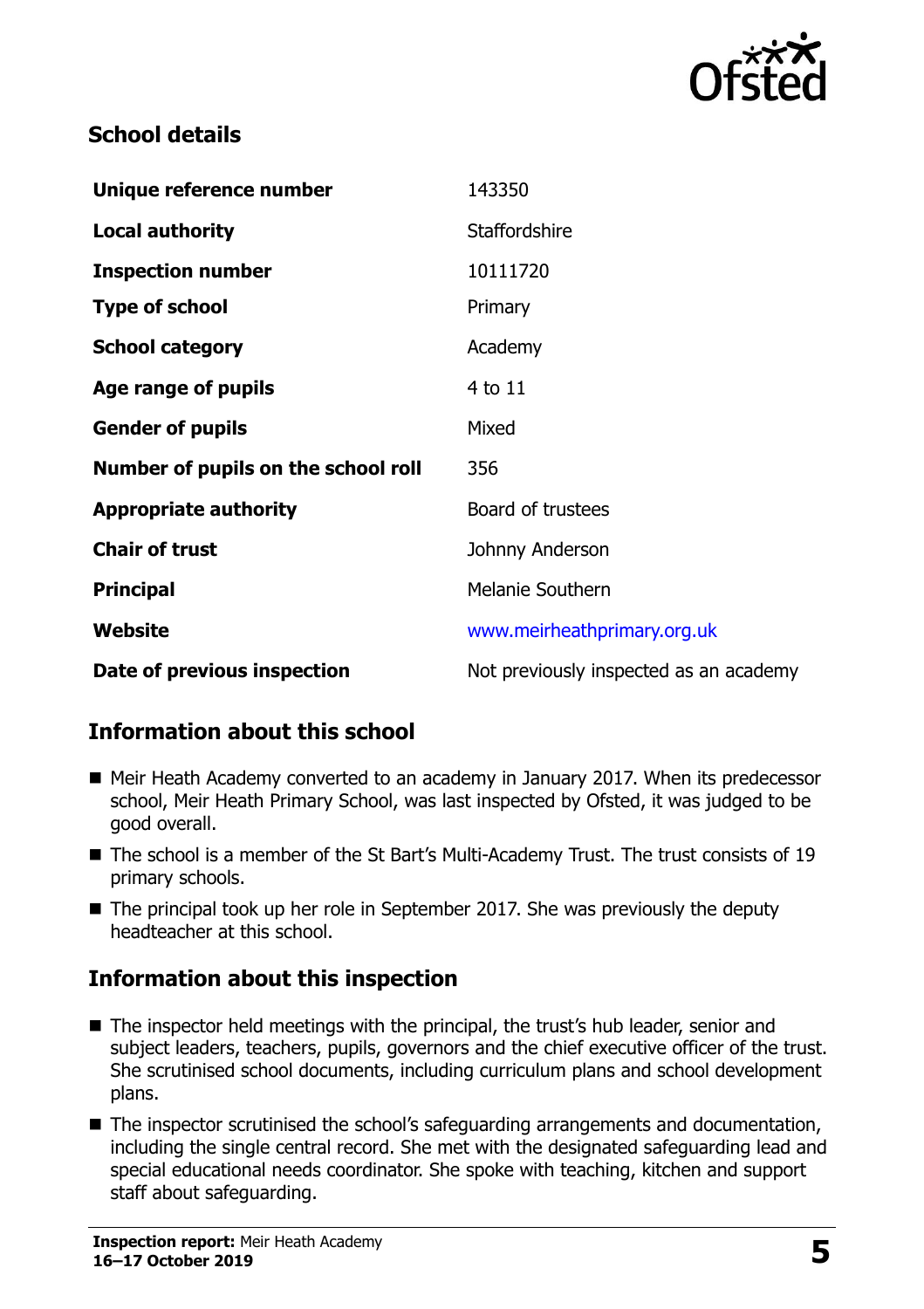

- The inspector visited the school's early years provision.
- The inspector completed various inspection activities to gather evidence on the quality of education. These included lesson visits, looking at pupils' work and discussions with subject leaders, teachers and pupils about their learning.
- The inspector observed pupils' behaviour during lessons and at breaktimes and lunchtimes. The inspector spoke to many pupils during the inspection, including three representatives from the trust's Pupil Parliament.
- The inspector considered 26 responses from staff to the Ofsted staff survey and 66 parent responses to Ofsted's Parent View questionnaire.
- The inspection focused on reading, mathematics and music. All other subjects were considered as part of the inspection.

#### **Inspection team**

Bianka Zemke, lead inspector **Her Majesty's Inspector**